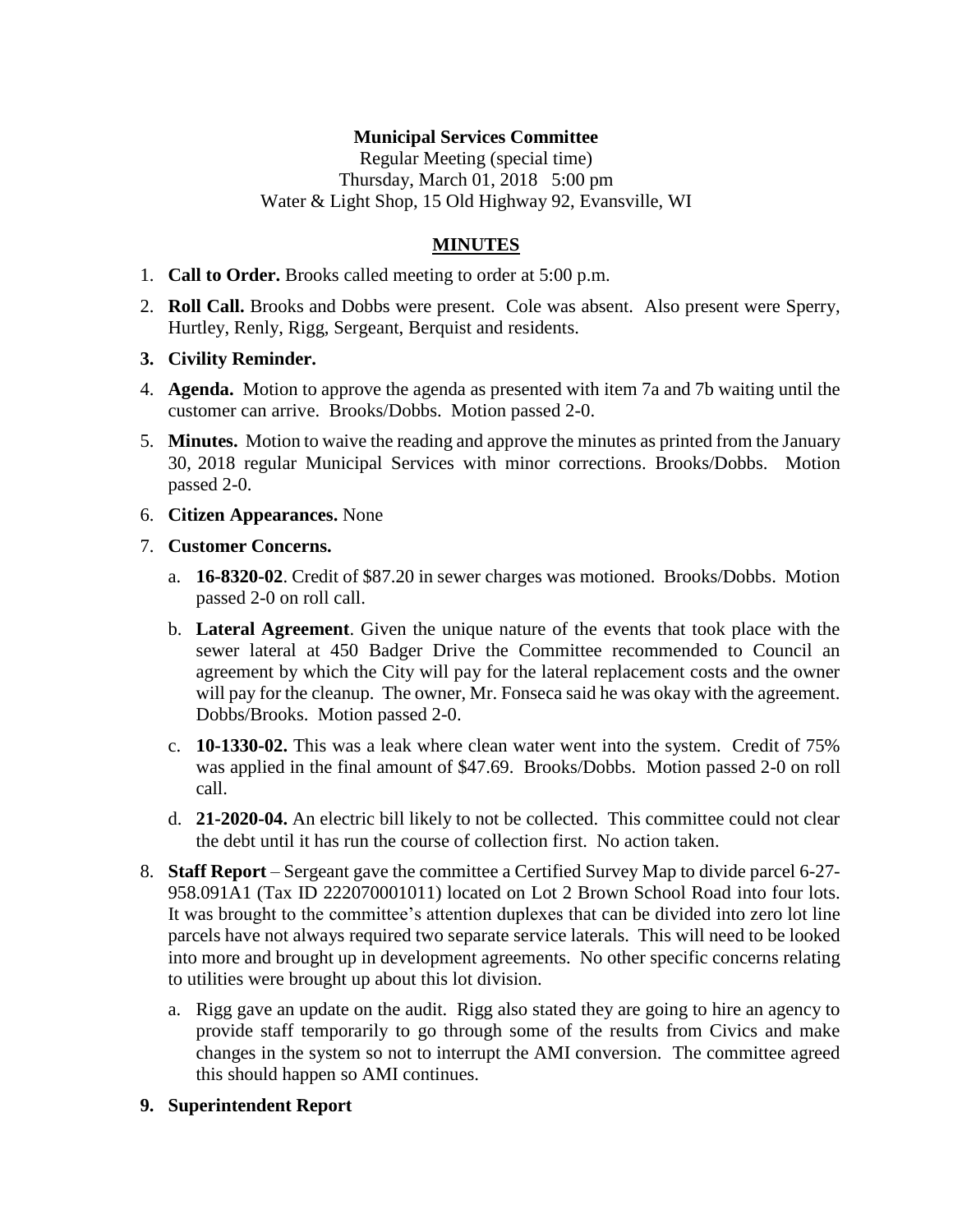- a. **Parks and Recreation Report**. Renly reported that the mowers have been ordered and some trees are going to be planted at Westside Park along the property line by the houses.
- b. **Cemetery Road and Stormwater concerns**. Renly reported that there are some stormwater issues surrounding the cemetery that need work such as opening culverts and a few retention ditches. Another concern was the stormwater from St. Johns parking lot and the houses along Longfield. Property owners Janisch at 403 and Rossler at 341 Longfield came to the meeting to express concerns. Berquist and Renly looked at the site and saw the parking lot is not the cause but took away an area the field stormwater to go before flowing to the neighbor's yard. Rigg stated that the City is limited in what it can do legally as this is private property to private property. Staff and engineer will meet with the Church to discuss amicable solutions. Stormwater and curb cut by 214 Grove was brought to the committee's attention by Rossler. After discussion staff will sandbag the curb cut and see why the cut was made or if the curb needs to be rebuilt.
- c. **Public Works Foreman Position**. Renly gave his recommended changes to the committee. Rigg said the committee should review it and at the next meeting make a recommendation to Finance and Labor Relations committee. The position is meant to be a 70/30 in field/office time. More focus needs to be one that.
- d. **AMI Project** Rigg reported that we installed many meters and staff are working hard to keep up.
- e. **WPPI Board appointment.** Motion to appoint Chad Renly as the Evansville Alternate to the WPPI Board. Brooks/Dobbs. Motion passed 2-0.
- **f. Updates on water wells.** Well #1 is still not on. The DNR is working with the City on a mixing plan between Well #1 and #2. Positive results from recent samples are coming in.
- **g. Salt Shed.** Renly said he has a quote for a 500 ton salt shed that should be sufficient for some time. Estimate is \$95,000 but staff will continue to explore other options in the immediate if the City cannot build a shed in time.
- **h. Ash Trees.** Renly reported that the crews have been cutting trees down at a quick pace. Some trees will have to be contracted. At this pace the need for a private company to cut all ash trees seems less necessary. Tree replanting and yard waste site management needs to be discussed. Maybe permitting use of yard waste site.

## **10. City Engineer Report**

- **a. Westfield Meadows & Windmill Ridge.** None.
- b. **WWTP** (Placeholder) Motion to recommend to Common Council approval of Staab Construction for the WWTP Dewatering and Lift Station improvement project. Brooks/Dobbs in the amount of \$3,393,000 contingent on DNR approval. Motion passed 2-0.
- **c. Franklin/Jackson/Kinsey reconstruction update.** Bids are coming in next week.
- d. **Westside Booster Station.** Final document is in process.